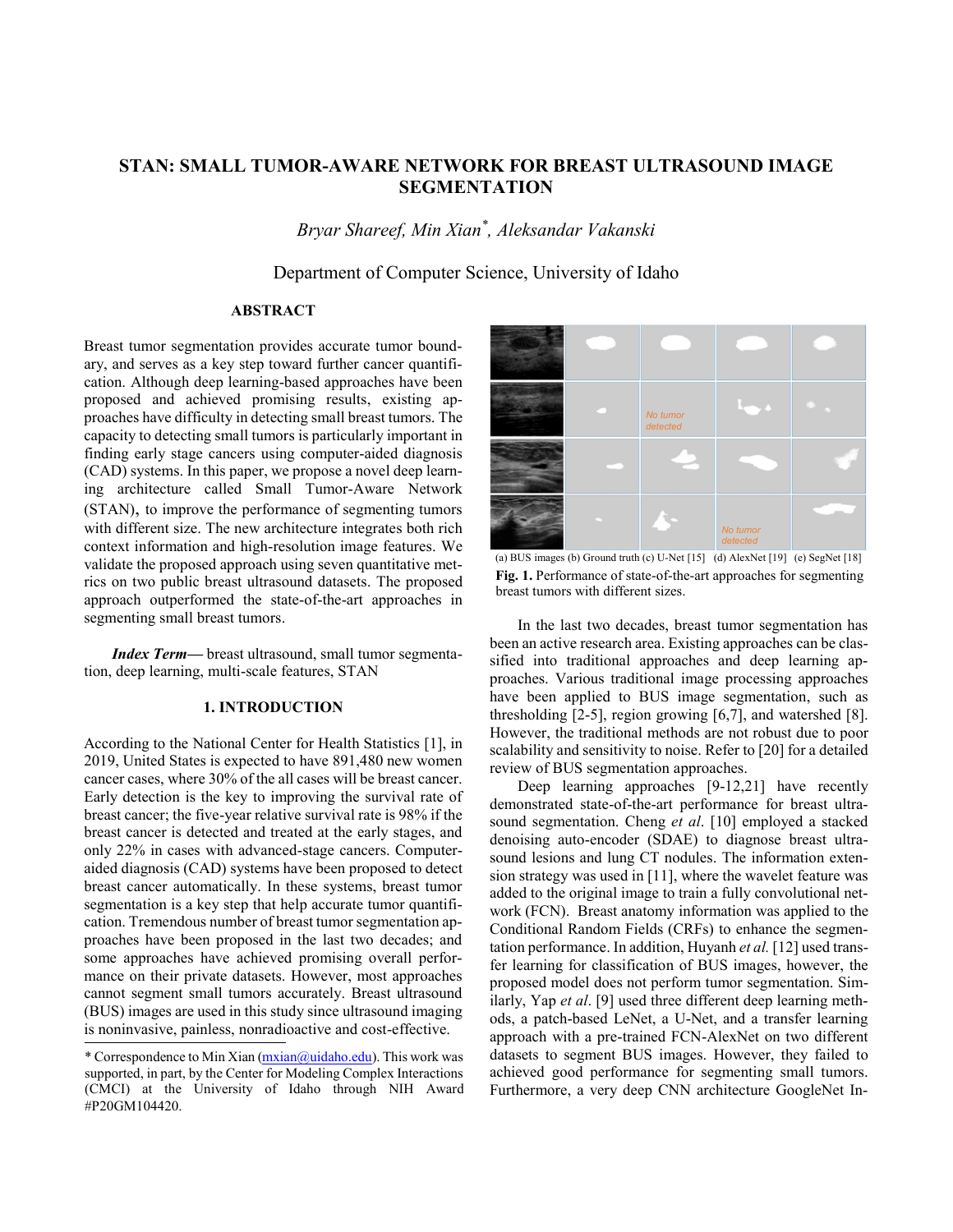

Fig. 2. The STAN architecture. The block sizes do not represent the actual feature maps.

ception  $v2$  in [13] is used for the classification task, to distinguish between benign and malignant tumors. The results showed that the CNN model had better or equal diagnostic performance compared to radiologists. Moreover, in order to focus on regions with high saliency values, the method in [21] integrates radiologists' visual attention for BUS segmentation.

In this paper, our results indicate that the three state-ofart models (FCN-AlexNet, SegNet, and regular Unet) have difficulty in detecting small tumors (Fig.1). We propose a novel architecture based on the core of U-Net architecture to solve the current issue of segmenting small tumors in breast ultrasound images. The method is validated using two public datasets. The experimental results demonstrate enhanced ability of the proposed model for small tumor detection in comparison to existing methods.

### 2. PROPOSED METHOD

The proposed method is based on one key observation: the size of breast tumors varies dramatically among patients; and existing deep neural networks that use fixed kernel size cannot detect small breast tumors accurately. To overcome this problem, we propose the Small Tumor-Aware Network (STAN) to extract and fuse image context information at different scales. STAN constructs feature maps using kernels with three different sizes at each convolutional layer in the encoder. Such feature maps carry multiscale context information and preserve fine-grained tumor location information. Consequently, STAN improves the performance of breast tumor segmentation, especially for small tumors. Fig. 2 illustrates the overall architecture of STAN.

## 2.1 STAN Architecture

The size of the receptive field is a crucial issue in deep neural networks, because the output must response to an appropriate size of regions to capture objects with different sizes. There are two main ways to tune the size of the receptive field:  $1$ ) downsampling; and 2) stacking more layers. The two methods can only increase the receptive field, and are suitable for segmenting large objects. In BUS image segmentation, a large receptive field will result in high false positives. Therefore, our goal is to avoid stacking too many layers with large kernel size, and design an architecture that has different sizes of the receptive field.

The proposed approach has a similar architecture as the general U-Net: *i.e.*, it contains a contracting and expanding stage with skipping links. Unlike the U-Net architecture, where the contracting stage has only one branch, the proposed network comprises two encoder branches. In addition, the proposed network has three skipping links (the green links in Fig. 2) between the encoder and decoder blocks, which allows retaining and propagating high-resolution features to the decoder. E.g., for the *i*th block, we denote the output of the two encoder branches as  $C_{i,l}$  and  $C_{i,2}$ , and the next block will output

$$
C_{i+1,1} = p\left(\text{conv}_3\left(\text{conv}_3\big(C_{i,1}\big)\right)\right) \tag{1}
$$

 $C_{i+1,2} =$ 

$$
p\left( \text{conv}_3\left(\text{conv}_1(\text{C}_{i,2})\right) \oplus \text{conv}_3\left(\text{conv}_5(\text{C}_{i,2})\right)\right) (2)
$$

where  $conv_n$  denotes the convolutional operation with kernel size  $n \times n$ .  $C_{0,l}$  and  $C_{0,2}$  are used to denote an input image to the network, where  $C_{0,l} = C_{0,2}$ ; p denotes the max pooling operation; and, for the central layer,  $C_{5,l}$  and  $C_{5,2}$  are

$$
C_5 = C_{5,1} = C_{5,2} = conv_5\left(conv_5(C_{4,1})\right) \oplus
$$

$$
conv_1\left(conv_1(C_{4,2})\right) \oplus
$$

$$
conv_3\left(conv_3(C_{4,2})\right).
$$

$$
(3)
$$

In Eqs.  $(1-3)$ ,  $\oplus$  denotes the concatenation operation. From the blocks one to four, each block applies kernels with three different sizes, that is  $1\times1$ ,  $3\times3$  and  $5\times5$ , and captures image features at three different scales. In general, when the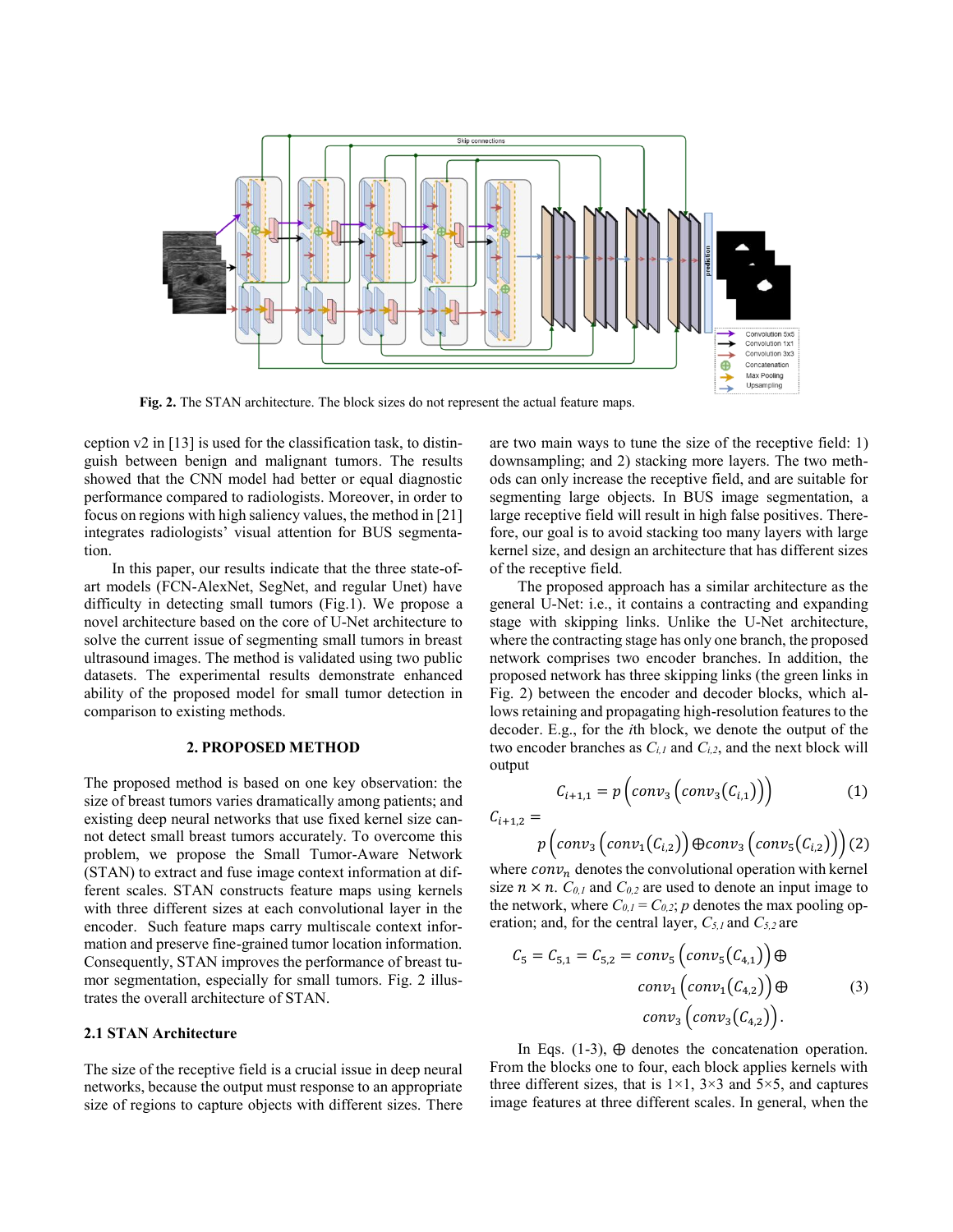| Datasets     | Methods            | <b>TPR</b> | <b>FPR</b> | Л     | <b>DSC</b> | <b>AER</b> | AHE  | AME  |
|--------------|--------------------|------------|------------|-------|------------|------------|------|------|
| <b>BUSIS</b> | <b>FCN AlexNet</b> | 0.950      | 0.336      | 0.736 | 0.841      | 0.386      | 25.1 | 7.1  |
|              | SegNet             | 0.938      | 0.158      | 0.820 | 0.895      | 0.220      | 21.7 | 4.5  |
|              | U-Net              | 0.920      | 0.138      | 0.825 | 0.897      | 0.218      | 26.8 | 4.9  |
|              | <b>STAN</b>        | 0.917      | 0.093      | 0.847 | 0.912      | 0.176      | 18.9 | 3.9  |
|              |                    |            |            |       |            |            |      |      |
|              |                    |            |            |       |            |            |      |      |
|              | <b>FCN</b> AlexNet | 0.868      | 1.167      | 0.469 | 0.610      | 1.299      | 40.8 | 14.5 |
|              | SegNet             | 0.852      | 0.834      | 0.595 | 0.708      | 0.982      | 41.6 | 11.4 |
| Dataset B    | U-Net              | 0.776      | 0.406      | 0.653 | 0.745      | 0.630      | 39.6 | 10.8 |
|              | <b>STAN</b>        | 0.801      | 0.266      | 0.695 | 0.782      | 0.465      | 35.5 | 9.7  |

Table 1. Segmentation performance of four approaches on two datasets.

dimensions of the input images to the neural network are reduced extremely via down-sampling layers, the network performs poorly because the network loses vast amount of information, recognized as a representational bottleneck [14]. To solve the representational bottleneck issue, the network-innetwork architecture [14] used convolutional kernels of size  $1\times1$  followed by a ReLU layer to introduce more no-linearity. Motivated by this approach, in the second branch of the encoder, we introduced  $1 \times 1$  kernels to increase the representational power of the model.

The original U-Net architecture copies features after the second convolutional layer in the encoder part and concatenates the features to the corresponding layer in the decoder section. In our proposed model, the skipping links involve the output of the first convolution in each layer merged to the result of the first convolution in the corresponding decoder part. In addition, a skipping layer from the merging of the two new layers after the second convolution in the encoder merges to the result of the second convolution in the decoder part. Accordingly, the expanding stage is enriched by fusing feature maps from the blocks in the two encoders. Let  $U_i$  ( $i = 5, 4, 3$ , 2, 1) be the output of *i*th up-sampling block; and the output of the next bock is given by

$$
U_{i-1} = \nconv\left(\nconv\left(\nDeConv\left(U_i \oplus C_{i-1,1}\right)\right) \oplus conv_5\left(C_{i,1}\right) \oplus C_{i-1,2}\right)\n\tag{4}
$$

In Eq.(4),  $U_5$  is equal to  $C_5$  from the central layer, and DeConv denotes the deconvolution operation. In addition, since the layer five does not involve pooling, we discarded the pooling layers from the skipping block. The original skipping layers stay the same, where we combine it to the upsampling layer before the first convolutional layer.

#### 2.2 Implementation and Training

The input images and their corresponding ground truths are resized to  $256 \times 256$ . Since the datasets are of small size, we applied image width and height shift to augment the training set. The batch size is 4, and the number of training epochs is set to 50. Adam optimizer [9] is utilized for training the proposed network, and the initial learning rate is set to 0.0001.

Let  $P = \{p_i\}_{i=1}^N$  and  $G = \{g_i\}_{i=1}^N$  be the output of the final pixel-wise sigmoid layer and the ground truth, respectively. The loss function is computed by using discrete dice loss  $[16]$ :

$$
L_{dice} = 1 - \frac{1 + 2\sum_{i}^{N} p_{i}g_{i}}{1 + \sum_{i}^{N} p_{i}^{2} + \sum_{i}^{N} g_{i}^{2}}
$$

### 3. EXPERIMENTAL RESULTS

#### 3.1. Dataset, metrics and setup

We use two publicly available datasets to validate the performance of the proposed approach, BUSIS dataset [17] and Dataset B [9]. The BUSIS dataset contains 562 images from three hospitals using GE VIVID 7, LOGIQ E9, Hitachi EUB-6500, Philips iU22, and Siemens ACUSON S2000. The Dataset B has 163 breast ultrasound images, and the UDIAT Diagnostic Centre of the Parc Taul'ı Corporation, Sabadell (Spain) collected the images using Siemens ACUSON Sequoia C512 system with 17L5 linear array transducer.

Both area and boundary metrics are used to evaluate the segmentation results. The metrics are true positive ratio (TPR), false positive ratio (FPR), Jaccard index (JI), dice's coefficient (DSC), area error ratio (AER), Hausdorf error (HE) and mean absolute error (MAE). The performance of the proposed method is compared with the SegNet [18], FCN-AlexNet [19], and U-Net [15]. The FCN-AlexNet is pretrained using the ImageNet, and all other approaches are trained from scratch. We employ 5-fold cross-validation to evaluate the test performance of all methods.

### 3.2. Overall Performance

The overall quantitative results are shown in Table 1, where the proposed STAN method outperformed the other three approaches in six metrics on the two datasets. FCN-AlexNet, SegNet, and U-Net produced high TPRs on the BUSIS dataset, and FCN-AlexNet and SegNet obtained higher TPRs than the proposed approach on the Dataset B. However, they achieved high TPR at the cost of large false positive ratio (FPR) shown in the fourth column of Table 1.

Fig. 3 compares the segmentation results of SegNet, FCN-AlexNet, U-Net, and the proposed STAN. Fig. 3(b)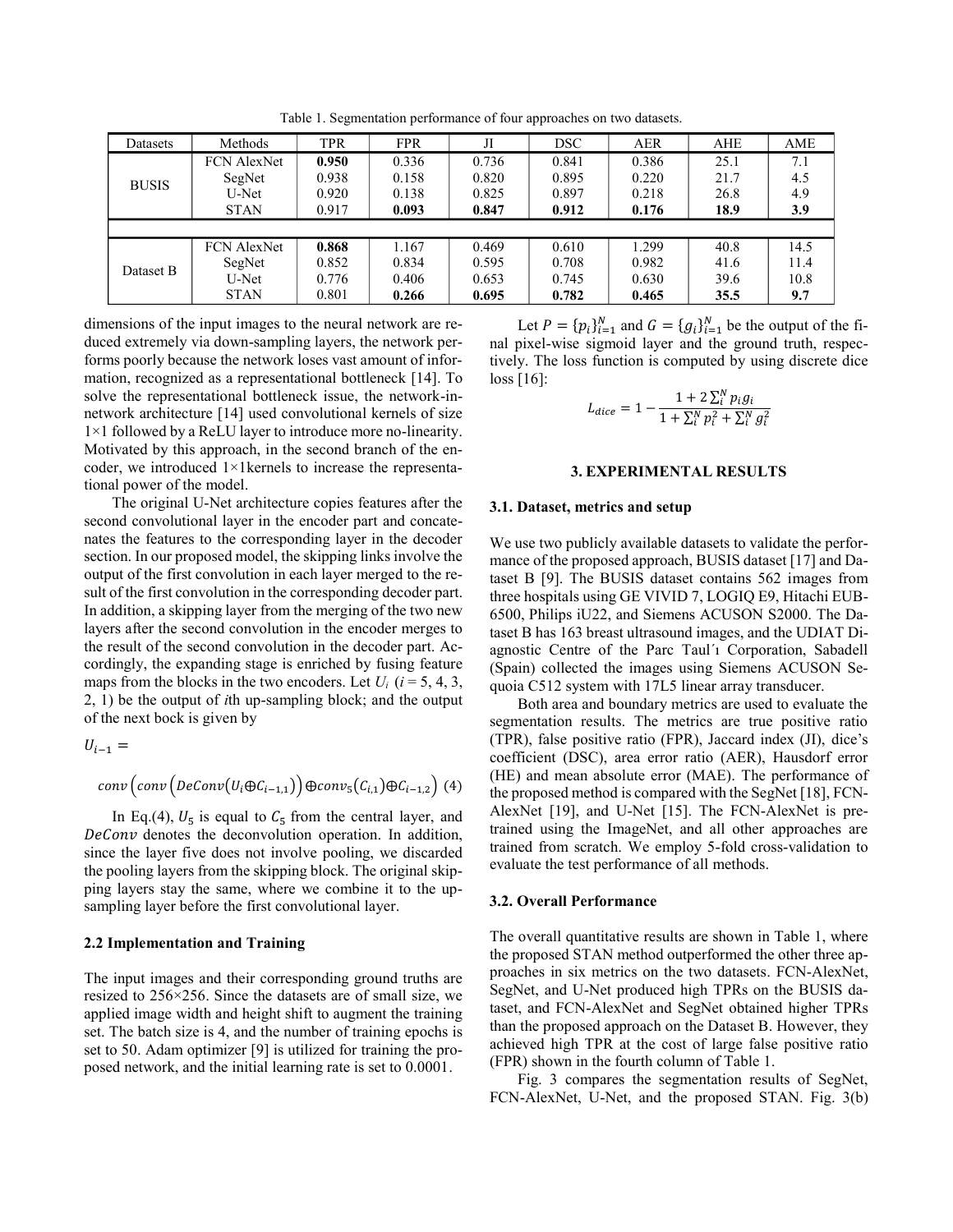| Dataset      | Method      | <b>TPR</b> | <b>FPR</b> | Л     | <b>DSC</b> | <b>AER</b> | <b>AHE</b> | AME  |
|--------------|-------------|------------|------------|-------|------------|------------|------------|------|
| <b>BUSIS</b> | FCN-AlexNet | 0.947      | 0.767      | 0.603 | 0.732      | 0.821      | 26.3       | 9.6  |
|              | SegNet      | 0.923      | 0.251      | 0.747 | 0.841      | 0.328      | 22.4       | 6.2  |
|              | U-Net       | 0.920      | 0.296      | 0.756 | 0.843      | 0.376      | 44.2       | 8.3  |
|              | <b>STAN</b> | 0.902      | 0.165      | 0.791 | 0.870      | 0.263      | 21.3       | 5.2  |
|              |             |            |            |       |            |            |            |      |
| Dataset B    | FCN-AlexNet | 0.868      | 1.863      | 0.353 | 0.492      | 1.995      | 49.2       | 18.4 |
|              | SegNet      | 0.854      | 1.452      | 0.495 | 0.619      | 1.598      | 50.1       | 14.2 |
|              | U-Net       | 0.768      | 0.682      | 0.593 | 0.681      | 0.913      | 43.1       | 13.8 |
|              | <b>STAN</b> | 0.814      | 0.400      | 0.673 | 0.759      | 0.586      | 35.9       | 11.1 |
|              |             |            |            |       |            |            |            |      |
|              |             |            |            |       |            |            |            |      |
|              |             |            |            |       |            |            |            |      |

Table 2. Small Tumor Segmentation.



(a) BUS images (b) Ground Truth (c) FCN-AlexNet [19] (d) SegNet [18] (e) U-Net [15]  $(f) STAN$ Fig. 3. Small tumor segmentation.

shows the corresponding ground truth of the original BUS images in Fig. 3(a). As shown in the first row, FCN-AlexNet, SegNet, and U-Net produce high false positives, while the proposed STAN can accurately segment the tumors. In the second row of Fig. 3, the FCN-AlexNet has high false positives compared to the ground truth; and both the SegNet and U-Net fail to detect the tumor.

#### 3.3. Small Tumor Segmentation

In this section, we evaluate the performance of four approaches in segmenting small tumors. The criterion to select small tumors is the length of the longest axis of a tumor region, and the length threshold is set to 120 pixels. The physic sizes of tumors are not used because they are unavailable for most images in the two datasets. 76 and 49 images are selected form the BUSIS and Dataset B, respectively.

As shown in Table 2, on the two datasets, all metrics except the TPR of the proposed STAN are better than those of FCN-AlexNet, SegNet, and U-Net. The FPR of the FCN-AlexNet on the small dataset  $(0.767)$  of is more than twice as its original FPR in Table  $1(0.336)$ . All other three approach generate high FPRs (FCN-AlexNet: 1.86, SegNet: 1.45 and

U-Net: 0.68) for small tumors in the Dataset B. The third and fourth rows of Fig. 3 show segmentation results of a small tumor, the FCN-AlexNet and U-Net detect no tumor; while the SegNet produced high false positive. In the fourth row, the FCN-AlexNet and U-Net generated high false positive, and the SegNet only found a small part of the tumor.

### **4. CONCLUSION**

In this paper, we proposed the Small Tumor-Aware Network (STAN) to overcome challenges in breast tumor early detection. The STAN has two encoder branches that extract and fuse image context information at different scales. The model constructs feature maps using kernels with three different sizes at each convolutional layer. These feature maps carry multiscale context information and preserve fine-grained tumor location information. The proposed STAN achieved the state-of-the-art overall performance on two public datasets, and outperformed the other three segmentation approaches in segmenting small tumors.

In the future, we will focus on improving the robustness of the proposed STAN.